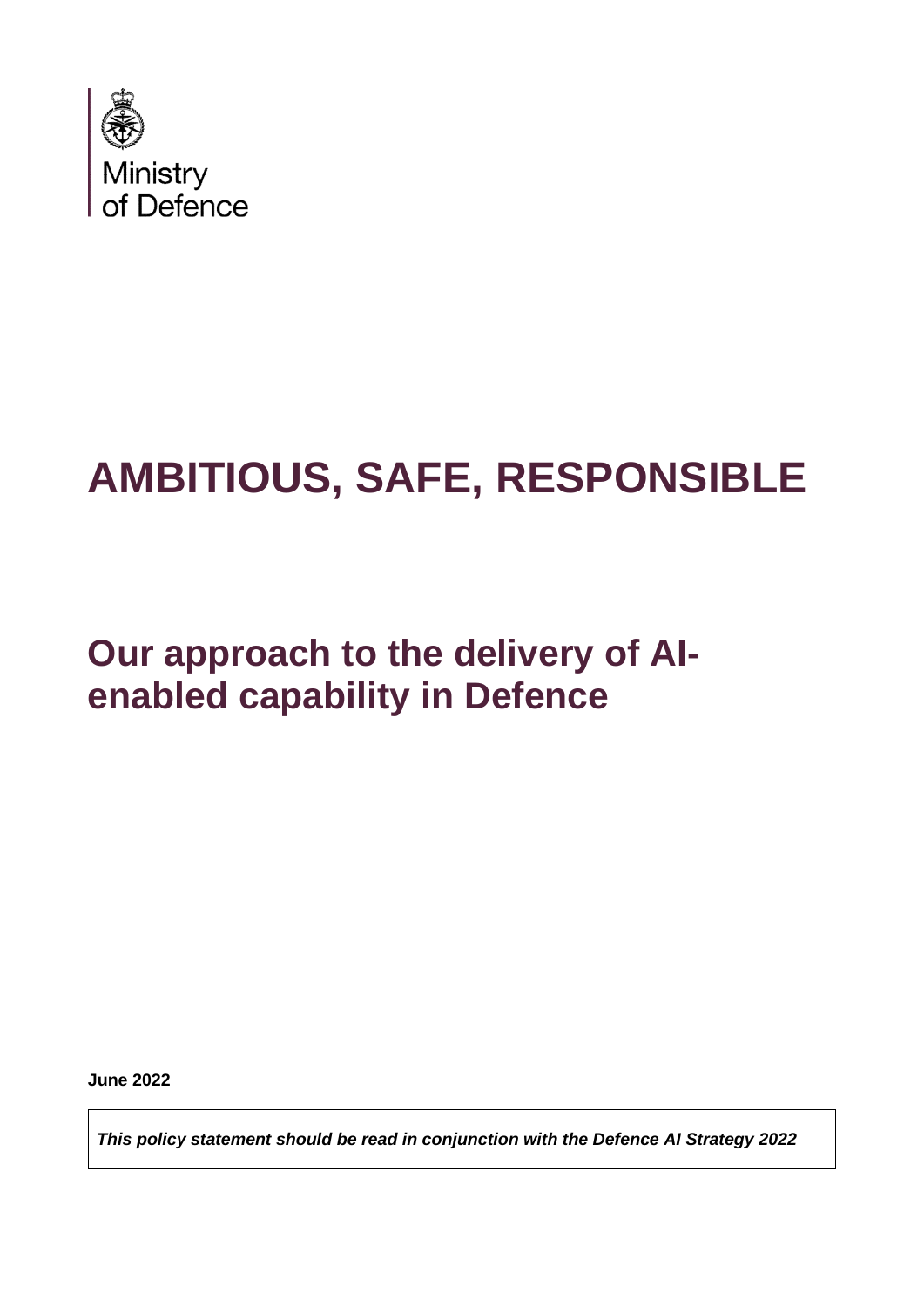#### **Ambitious, Safe, Responsible 2022**

v1.0 June 2022

### **Conditions of Release**

This publication is UK Ministry of Defence (MOD) Crown copyright. Material and information contained in this publication may be reproduced, stored in a retrieval system and transmitted for UK government and MOD use only, except where authority for use by other organisations or individuals has been authorised.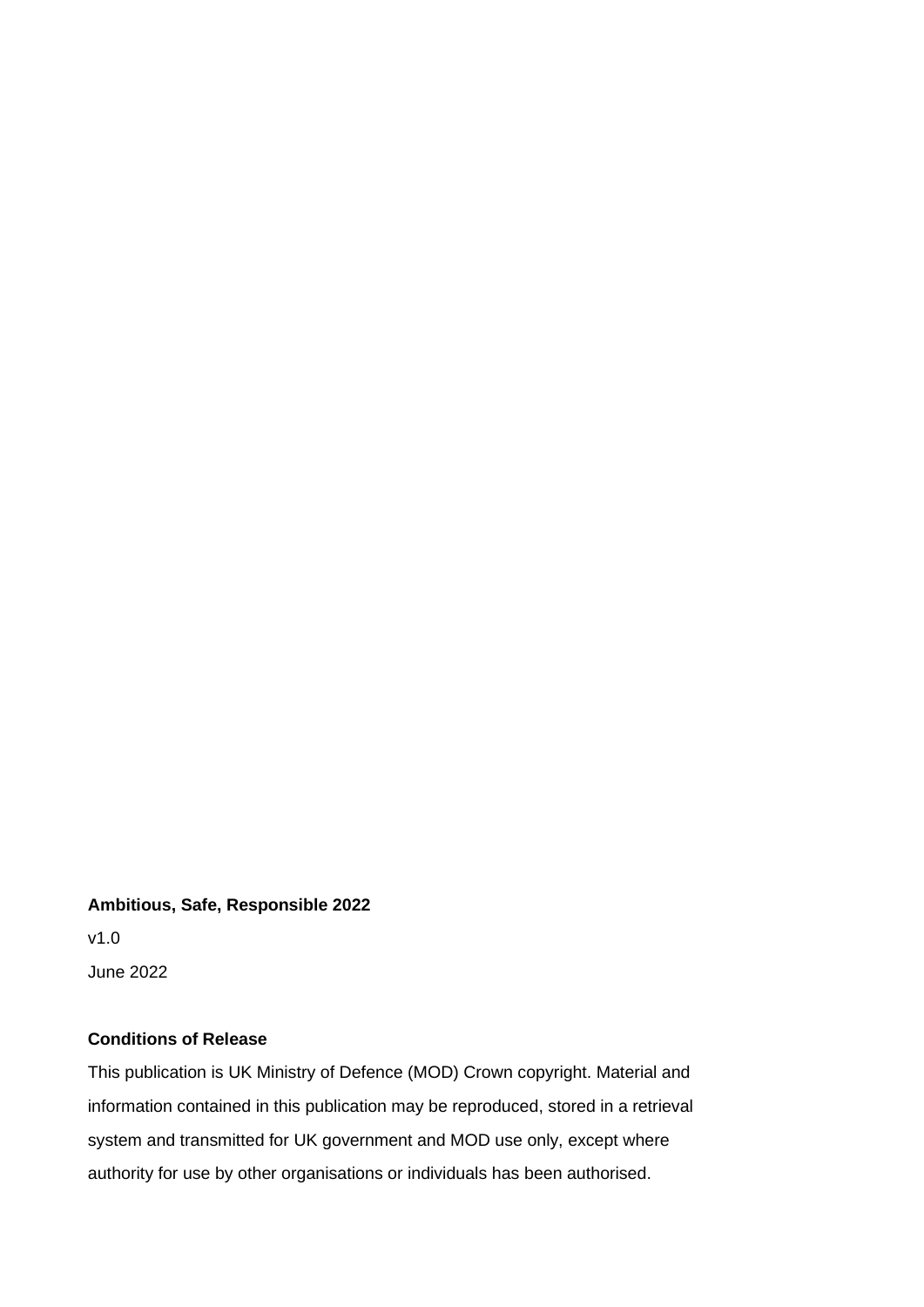### **Executive Summary**

### **Defining Artificial Intelligence**

Defence understands Artificial Intelligence (AI) as a family of general-purpose technologies, any of which may enable machines to perform tasks normally requiring human or biological intelligence, especially when the machines learn from data how to do those tasks.

The Defence AI Strategy sets out our view of the strategic opportunities and challenge presented by the emergence of AI as a transformative and disruptive new technology. **Realising the benefits of AI – and countering threats and challenges associated with the use of AI by others – is one of the most critical strategic challenges of our time.** 

AI will enable our people to make powerful use of previously unimaginable quantities of data. It will improve decision-making and the delivery of operational effect. There is a strong case for the development and use of an AI system where it would be demonstrably beneficial or result in a more ethical outcome. In an era of increasing global competition and given resource limitations, it is imperative that we deliver maximum effectiveness and efficiency using AI across the spectrum of Defence activities.

We also recognise that the nature of AI gives rise to risks and concerns about possible impact on humans. These can be particularly acute in a Defence context. If we do not address them, we risk losing public consent, seeing our ability to operate undermined, and exacerbating the irresponsible behaviour of others – not to mention undermining our ability to deliver Defence capability.

We believe that a broad 'systems' perspective will ensure AI-related issues are addressed systematically and effectively. **By focusing on outcomes, delivered through clear frameworks & processes , and guided by our conviction that AI can be a powerful force for good, we will ensure that we:** 

- **are ambitious in terms of the tools and operational effects we seek to deliver;**
- **enable rather than constrain the delivery of those tools and effects; and**
- **deliver and use AI-enabled capability in a safe and responsible manner.**

Within Defence, this will be achieved through a number of overlapping approaches. We will:

- set clear organisational intent and ambition for the adoption and exploitation of AI, backed up with defined roles and responsibilities, as set out in the Defence AI Strategy;
- continue to apply our robust **safety and regulation** regimes;
- always comply with our national and international **legal** obligations; and
- set out a clear framework and processes for ensuring **ethical adoption** of the technology.

#### **This is a positive blueprint for effective, innovative and responsible AI adoption.**

Fundamentally, the best way to develop AI systems for Defence which serve our operational needs and reflect the values of those we serve is to: set ambitious direction; ensure clarity and certainty around our approaches; and provide assurance to colleagues in Defence, industry and wider society – thereby demonstrating trustworthiness.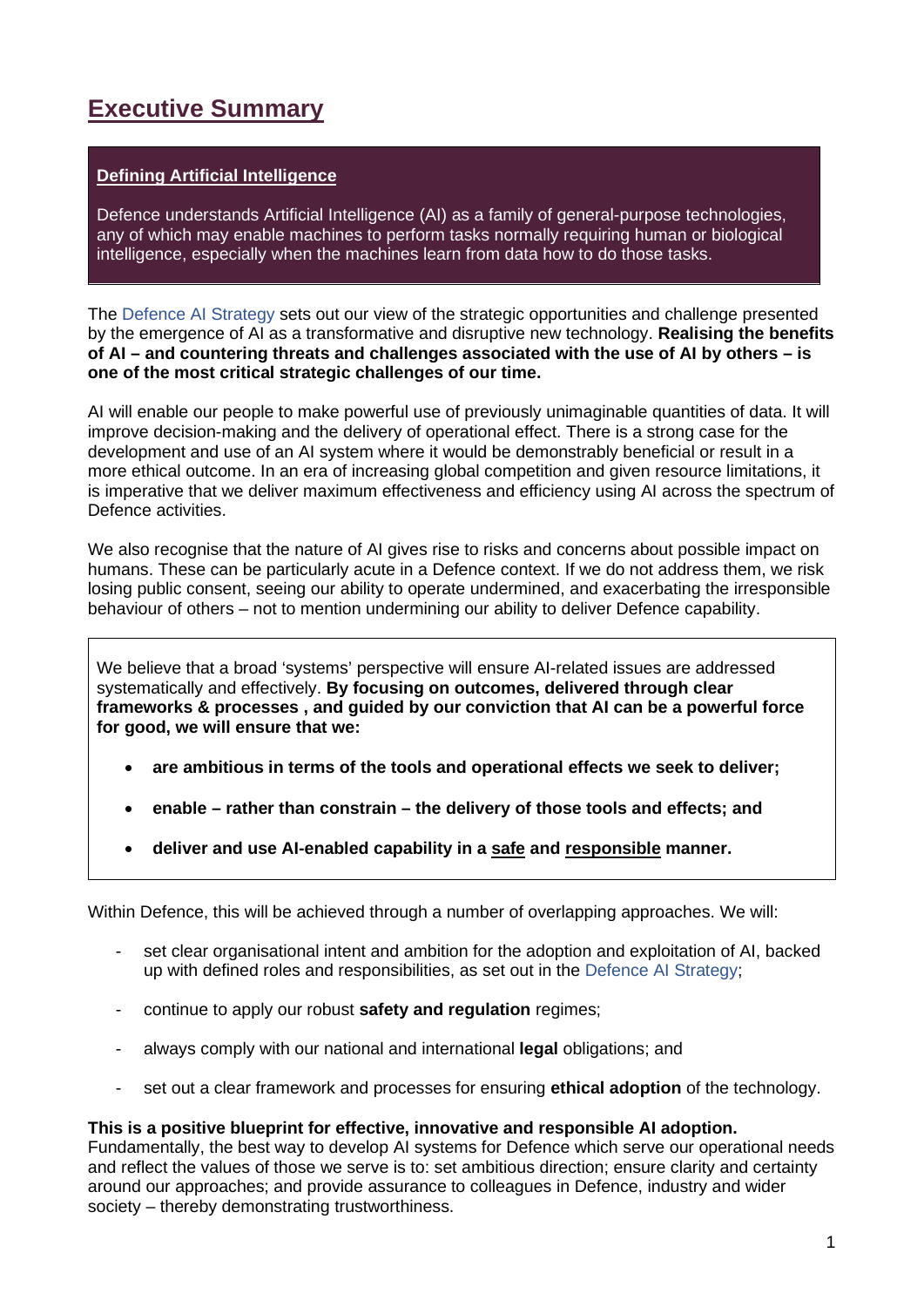### **Ambitious delivery of capability**

We aspire to exploit AI comprehensively, accelerating 'best in class' AI-enabled capabilities into service in order to make all parts of Defence significantly more efficient and effective. To do this, we must ensure that we are always ambitious in the ways in which we incorporate AI into Defence capabilities where AI is the appropriate tool to adopt. We will not adopt AI for its own sake; it is not an 'end' in itself.

We intend that our approach will **enable** – rather than constrain – the adoption and exploitation of AI-enabled solutions and capabilities across Defence. We will **empower** teams developing and delivering concepts, technologies and solutions to explore ambitious ideas and use cases. We will provide them with clear frameworks to support the early identification and resolution of safety, legal and ethical risks; this will give them the confidence to explore the full potential of the technology while complying with policy and other essential requirements. We will encourage them to identify wider factors impeding their progress – such as policy or process – in the expectation that appropriate solutions will be identified and implemented rapidly.

We want to harness the creativity and innovation found across Defence and the private sector. This includes the necessary problem-solving approaches to bring those ambitious use-cases to life in an appropriate way. Since risks and challenges may exist in respect of any part of the 'system of systems' across the full lifecycle of the capability, we are clear that solutions may similarly be found across the full 'system of systems' and lifecycle.

In other words, the issue may not lie in 'what' the capability is designed to do, but 'how' it does it, and how we ensure that AI is used effectively and appropriately within it. We will ensure that suitable methods are adopted across our enterprise to 'design out' problems, and that we rigorously test AI-enabled solutions. Further information can be found in the Defence AI Strategy.

*As a general enabling technology, AI has been dubbed 'the new electricity'.<sup>1</sup> Clearly there are important differences. One useful point of comparison, is that initial planning to deliver a major system (ultimately to be powered by electricity) would focus on the desired outcome and level of ambition. Discussion might be mainly about vision and willingness to push boundaries, although planners would also consider possible delivery routes and likely be aware of engineering limitations.* 

*Initial planning would not normally hinge on discussions about whether the likely incorporation of electricity meant that the system could be delivered safely and responsibly. These issues would be addressed systematically through design, manufacture, use in service and disposal, even if this necessitated changes in operational approaches, or additional Research & Development to provide technical solutions.* 

*This is similar to the way we think about AI. We start from the belief that AI is a powerful tool, and that we must be confident in our vision for AI-enabled capability. Safe and responsible outcomes are then a function of Defence-wide processes, rather than of early self-imposed limitations which would risk being arbitrary, constraining and habitually out-dated, given the speed of technological advances.* 

<sup>1</sup> Andrew Ng: *Why AI Is the New Electricity*, [gsb.stanford.edu/insights/Andrew-ng-why-ai-new-electricity](http://www.gsb.stanford.edu/insights/Andrew-ng-why-ai-new-electricity)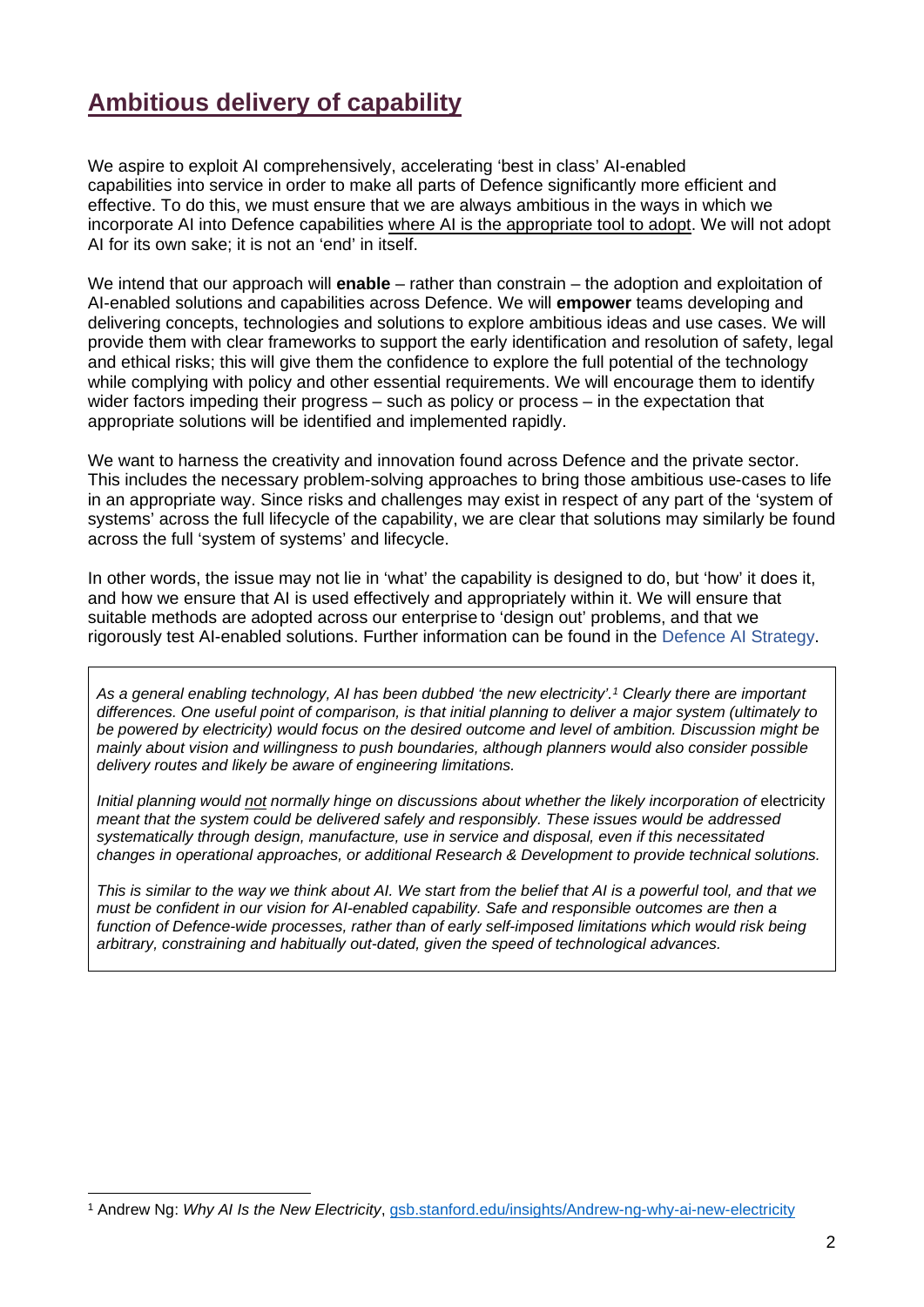### **Our approach and AI-enabled weapons**

We will focus on outcomes, exploring ambitious options rather than filtering out ideas or concepts when they are still on the drawing board. **We do not rule out incorporating AI within weapon systems**. In practice, however, some concepts and capabilities may prove impossible to deliver in a safe and responsible manner – and we are very clear that **there must be context-appropriate human involvement in weapons which identify, select and attack targets.** This could mean some form of real-time human supervision, or control exercised through the setting of a system's operational parameters.

We believe that AI can substantially augment the performance of our people and significantly enhance our capabilities. However, given concerns about the ethics and risks of delegating certain decisions to AI, it is also important to state that **we do not believe that 'more autonomous'**  necessarily means 'more capable'. We believe that Human-Machine Teaming<sup>2</sup> delivers the best outcomes, in terms of overall effectiveness, optimal use of resources, the practicalities of integration and the ease with which we can address issues arising; it is therefore our default approach to AI adoption.

The appropriate degree of system 'autonomy' and type of 'human control' need to be considered carefully on a case-by-case basis.

Looking at AI-enabled systems from a technological perspective: the precise degree of AI-enabled autonomy needed within any given capability or component will depend on the specific nature of the system or the concept for its use. Operational outcomes typically depend on speed and accuracy, in terms of assessment and then action. These can be enabled to a very high degree without the requirement to delegate problematic levels of discretion or judgement to the AI.

Looking at the same systems from a People perspective: we can exert satisfactory and rigorous human control over AI-enabled systems without always requiring some form of real-time human supervision. Indeed, doing so may act as an unnecessary and inappropriate constraint on operational performance. For example, to defend a maritime platform against hypersonic weapons we may need defensive systems which can detect incoming threats and open fire faster than a human could react.

Another crucial point is that all new weapons, means and methods of warfare are subject to a rigorous review process for compliance with International Humanitarian Law and other applicable international law. Determinations as to the necessary scope and application of context-appropriate human involvement will be done similarly systematically. We also adjust our operating procedures to ensure that we stay within the boundaries of the law that applies at the time.

This approach is reflected in our policy with regards to international debates on 'Lethal Autonomous Weapon Systems, set out in more detail at **Annex C**.

<sup>2</sup> [Joint Concept Note 1/18 – Human Machine Teaming](https://assets.publishing.service.gov.uk/government/uploads/system/uploads/attachment_data/file/709359/20180517-concepts_uk_human_machine_teaming_jcn_1_18.pdf)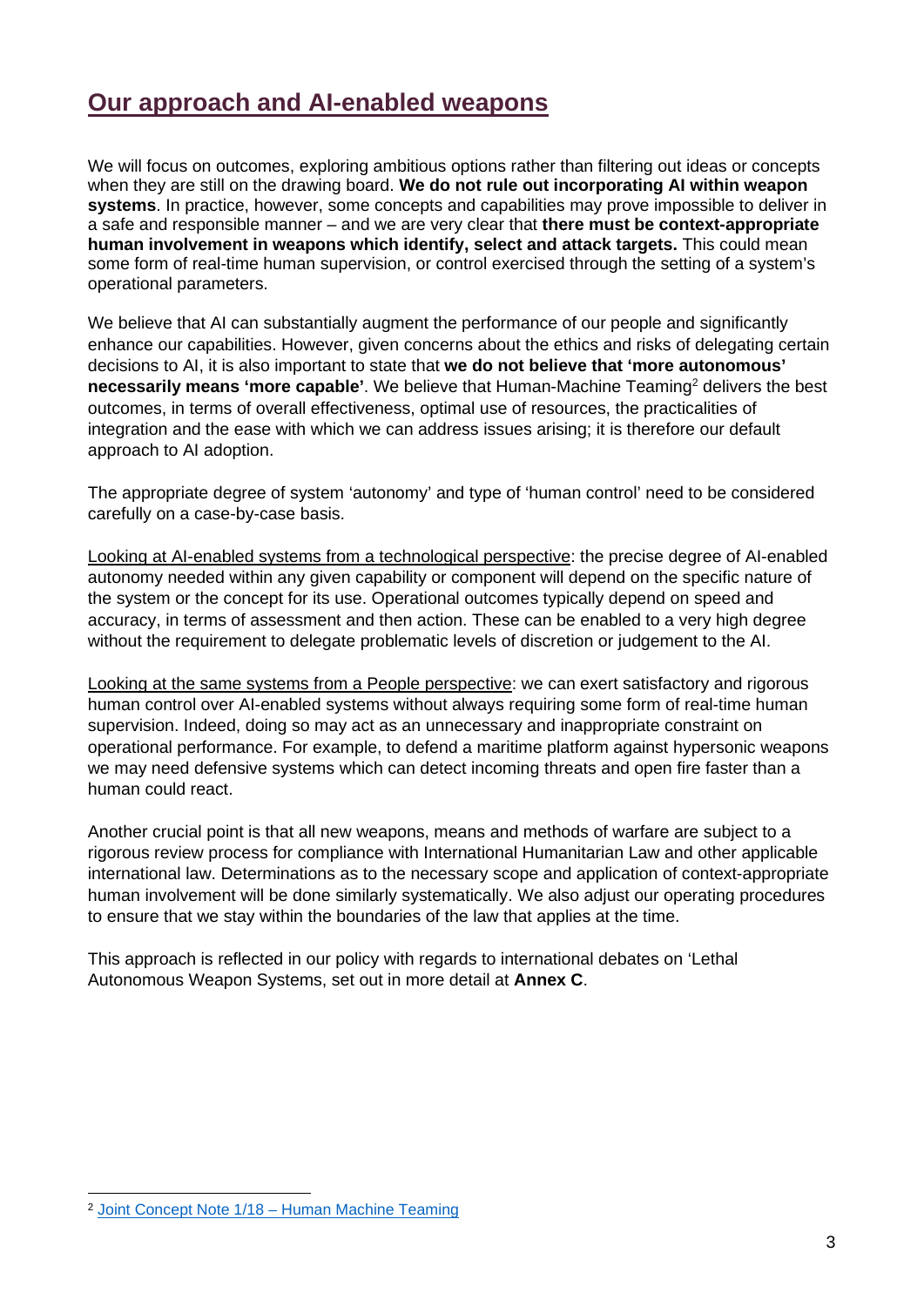### **Key challenges to Defence AI Adoption**

The use of AI in a Defence context raises a number of interlinked issues and challenges, which development teams and users will need to take into consideration. These include:

- **Algorithmic Bias**: the risk that biased datasets used to train AI systems could result in discriminatory outcomes and disproportionate harms for certain groups of users;
- **Responsibility & Accountability**: the need to ensure that delegation of tasks or decisions to AI systems does not lead to a 'responsibility gap' between systems that take decisions or make recommendations, and the human commanders responsible for them;
- **Unpredictability**: the risk that some AI systems may behave unpredictably, particularly in new or complex environments, or as they learn and adapt over time;
- **Unintended Consequences and Incentives**: the potential for AI-enabled systems to have unintended side-effects on human behaviour, through enabling certain incentives, or influencing other systems beyond their intended effect;
- **People Implications**: the need to think differently about what is expected of people, and the impact of AI on people, as AI-enabled systems create opportunities to automate 'dull, dirty or dangerous' tasks; and
- **Human Control**: when using AI-enabled systems for Defence purposes, the need to understand the appropriate form of human involvement required for any given application or context.

These issues may be encountered individually or in combination. Some create safety issues, requiring us to ensure that our AI does not cause inadvertent harm or danger as a part of its use. Some give rise to ethical issues, requiring us to ensure that our use of the technology aligns with our values, and those of the society we represent. Some are important elements in ensuring that the particular capability complies with our domestic and international legal obligations (e.g. relating to data protection, privacy or International Humanitarian Law).

In handling these issues properly, we must maintain the trust and goodwill of our key stakeholders - including our service personnel - allies, and partners in the private sector. Without this, we risk slowing innovation, losing important opportunities to collaborate – and reduced public consent for the use of these technologies.

By adopting a safe and responsible approach to AI, we also have an opportunity to set a positive example to others, encouraging the safe and responsible use of AI globally.

To achieve these outcomes, we are establishing a clear framework which will **provide support and clarity to the teams within Defence and beyond** who are developing and operating our AIenabled systems.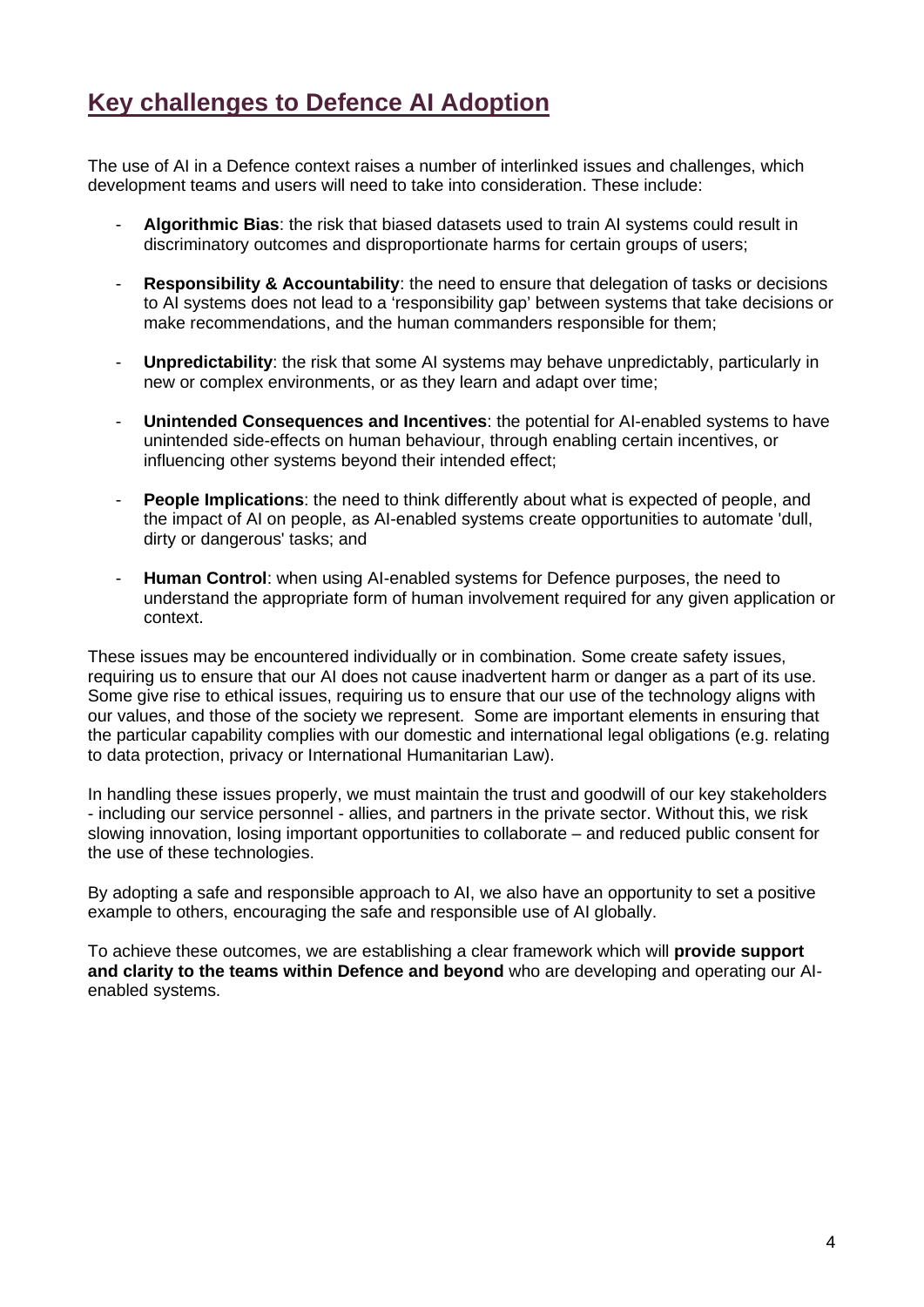### **Using AI Safely**

A number of the key challenges associated with adopting AI for Defence pose particular issues for safety.

The **unpredictability of some AI systems**, particularly when applied to new and challenging environments, increase the risks that unforeseen issues may arise with their use. The relative difficulties with **interpreting how some forms of AI systems learn and make decisions** present new challenges for the testing, evaluation and certification of such systems. In addition, **the high potential impact of AI-enabled** systems for Defence raises the stakes for potential side effects or unintended consequences, particularly when they could cause harms for those interacting with them.

Broadly, **this is not a new challenge for the Department**. Defence is bound by UK law and has a robust regime for compliance. Defence activities also include those that are inherently dangerous and require additional risk management beyond that of our statutory obligations.

Where Defence has certain derogations, exemptions or disapplication's from UK legislation and regulations, it is the Department's policy and practice to maintain arrangements that produce outcomes that are, so far as practicable, at least as good as those required by UK legislation. This is reflected in **Health, Safety and Environmental Protection (HS&EP) in Defence – Policy statement by the Secretary of State for Defence**.

A strict compliance with safety rules is therefore essential to Defence's use of any new technology.

The Defence Safety Authority (DSA) contributes to Defence capability, reputation and effectiveness through the setting, and enforcement of Defence Regulations for Health, Safety and Environmental Protection and supports the Ministry of Defence by providing independent, evidence-based assurance.

The DSA conducts horizon scanning activity with regards to the development in AI capability. The DSA will continue to set Defence Regulation and conduct enforcement activity across in-service capability and will examine how AI capability can be assured in future.

Within the DSA, the Defence Accident Investigation Branch (DAIB) provides Defence with an accident and incident investigation capability conducting impartial and expert no-blame safety investigations across all domains, with a focus on the identification and understanding of all accident factors. This may include accidents related to AI capability.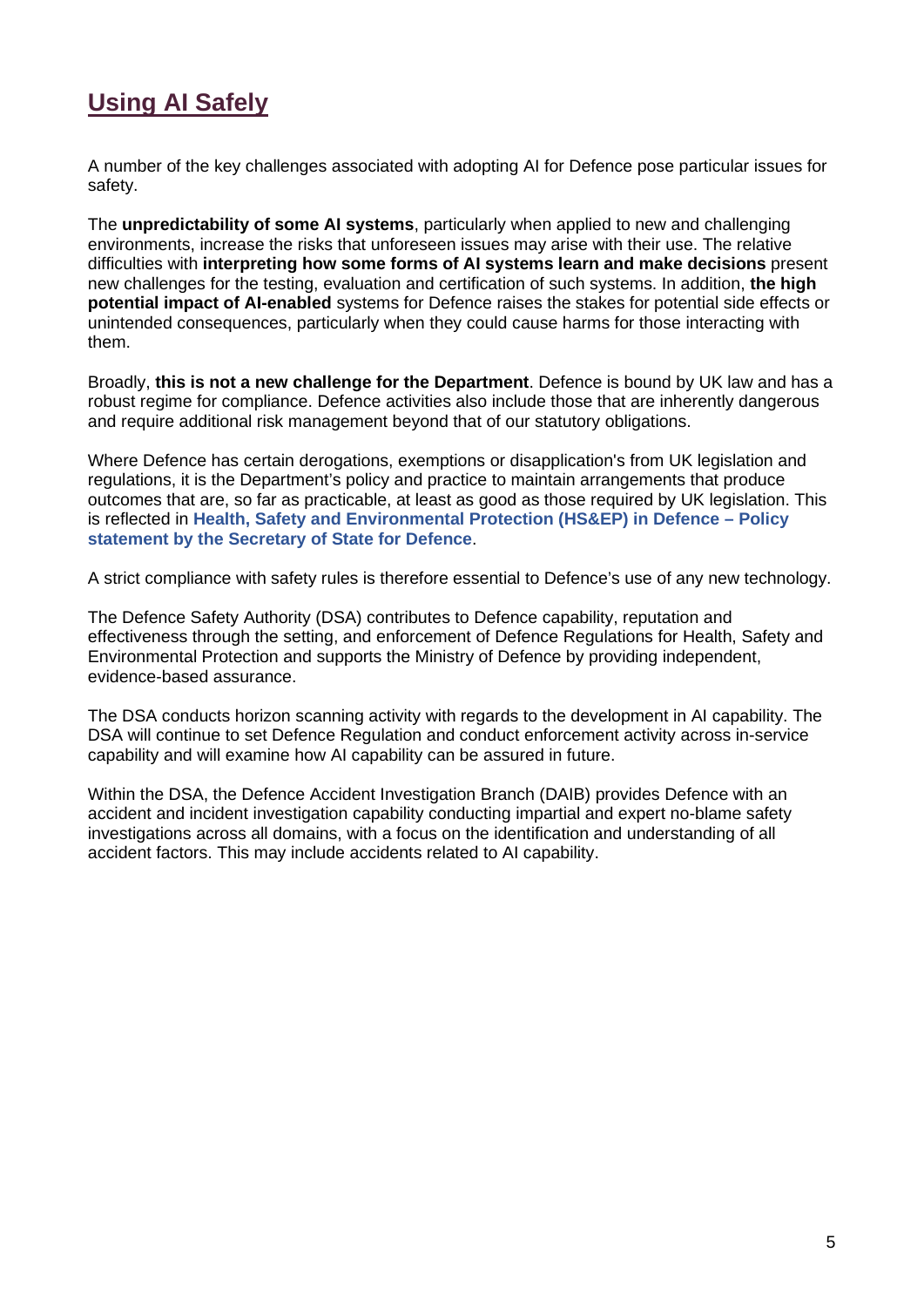### **Using AI Legally**

Defence's activities are governed by a range of legislative provisions which ensure our work is undertaken in accordance with the law. This legislation protects fundamental freedoms and human rights, while giving the MOD the powers it needs to keep citizens safe and secure in the modern world

**Defence always seeks to abide by its legal obligations across the full range of activities from employment law, to privacy and procurement, and the law of armed conflict, also known as International Humanitarian Law (IHL). It has robust practices and processes in place to ensure its activities and its people abide by the law. These practices and processes are being – and will continue to be – applied to AI-enabled capabilities.** 

Deployment of AI-enabled capabilities in armed conflict needs to comply fully with IHL, satisfying the four core principles of distinction, necessity, humanity and proportionality. **We are very clear that use of any system or weapon which does not satisfy these fundamental principles would constitute a breach of international law.<sup>3</sup>**

Article 36 legal reviews ensure that commanders, service personnel, politicians, the UK public and our allies can be assured that UK weapons are lawful. Additional Protocol 1 of the Geneva Convention, requires 'in the study, development, acquisition or adoption of a new weapon, means or method of warfare . . . to determine whether its employment would, in some or all circumstances, be prohibited by [Additional Protocol I] or by any other [applicable] rule of international law'.

As with any new and emerging technology, the Ministry of Defence is therefore conscious of the need to be aware of any legal issues that may arise with the use of AI in Defence, whether as a means or method of warfare or in a 'back office' system, and has robust review processes in place.

#### **Our development and use of AI technologies will always be in accordance with the body of applicable UK and international law.**

<sup>&</sup>lt;sup>3</sup> For an explanation of how these legal and our ethical principles apply to discussions around Lethal Autonomous Weapon Systems see Annex C.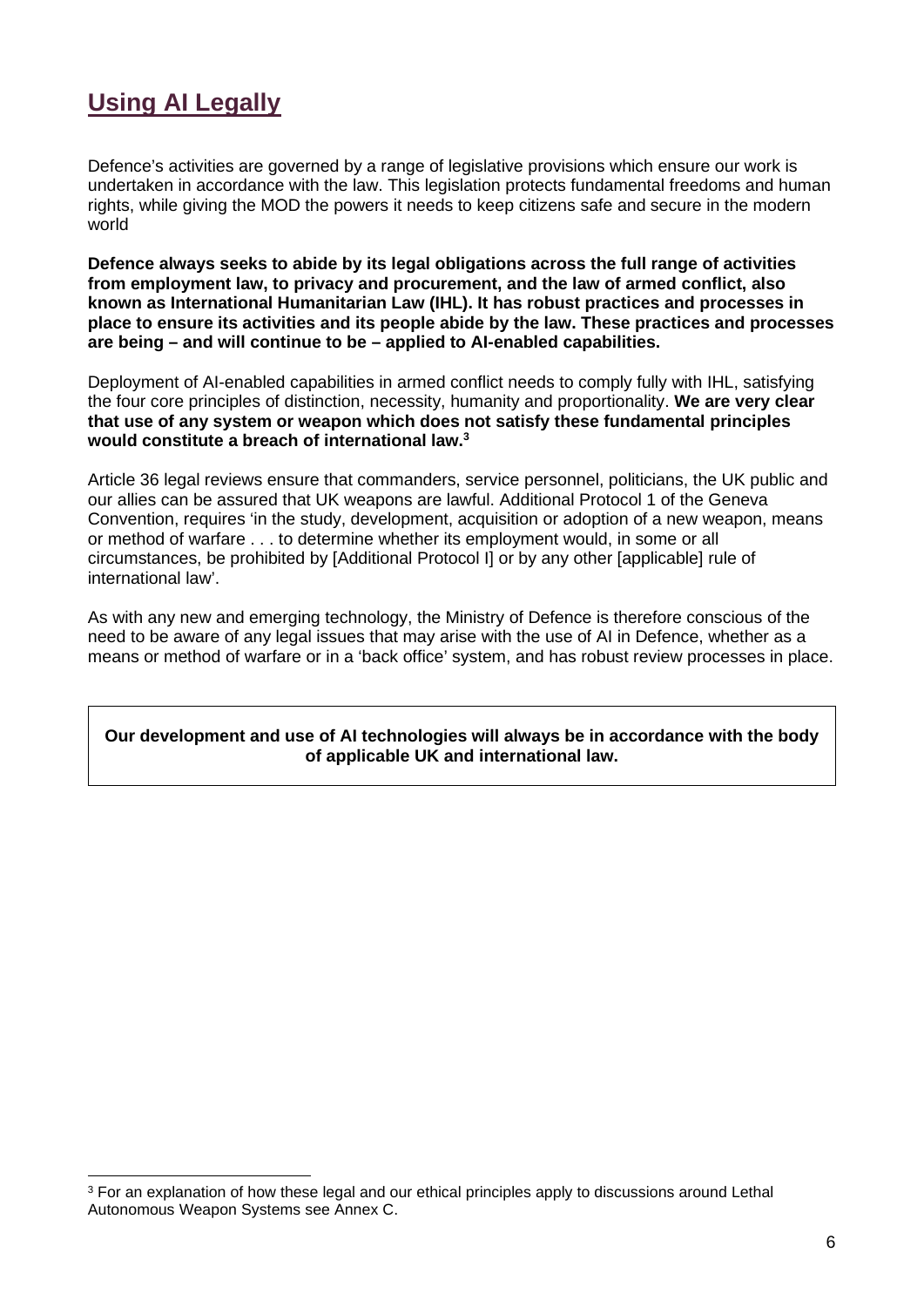### **Using AI Ethically**

The MOD is dedicated to the protection of UK people, territories, values and interests at home and overseas. We must be ethical – and be seen to ethical – in our AI development and use to protect UK values and retain the trust and support of our citizens, key stakeholders, allies and partners. This includes recognising the potential for cases where AI could be an important tool helping us to promote ethical outcomes and where it might be unethical not to use AI.

We have therefore developed **ethical principles for AI in Defence (Annex A)**, designed to lead our overall approach to AI-enabled technologies and systems across the full range of possible use cases, from back office to decision support and battlespace capabilities.<sup>4</sup> They will apply to our development and use of AI across their lifecycle, and also to *AI-enabled systems*: platforms, processes or systems of which AI forms some part. These principles will;

- steer our approach to the key challenges of AI, in particular providing direction around responsible development, training and use (see implementation section);
- form the core of the UK's approach to creating agreed norms for AI in Defence internationally, working with partners and allies to shape the global development of AI in the direction of freedom, openness and democracy; and
- provide characteristics for AI systems which teams across Defence will be expected to follow in the development of new AI-enabled systems.

Setting out the principles is a key step towards ensuring a responsible and safe approach to the technology. Effective implementation and evolution of the principles will be required to ensure that our development of AI matches our requirement for safe and responsible innovation.

### **Partnerships and Consultation**

To develop these Principles, the MOD worked in partnership with the Centre for Data Ethics and Innovation (CDEI). The first in the world of its kind, the CDEI leads the UK Government's work to enable trustworthy innovation using data and AI. Guided by an advisory body of internationally-recognised experts, the Centre works with partners across the public sector, industry and academia, in the UK and internationally, to identify and tackle barriers to responsible innovation. The MOD Principles are the result of over 18 months of consultation with over 100 expert stakeholders from around the world.<sup>5</sup>

As part of the consultation process, the MOD has convened an **AI Ethics Advisory Panel**, a group of experts in computer science, AI ethics and military ethics. This Panel ensured MOD benefitted from specialist insight and challenge, and played a crucial role supporting the development of the Principles. Further details on its role and current membership are available at **Annex B**.

Going forward into implementation of these approaches, our commitment to transparency and consultation with industry and allies will continue. We will continue to work with the CDEI as this area evolves to ensure that our ongoing approach matches responsible best practice. We will also continue to engage proactively with leading experts from academia and industry, including the Ethics Advisory Panel.

<sup>4</sup> For an explanation of how these ethical principles and also the legal principles of International Humanitarian Law apply to discussions around Lethal Autonomous Weapon Systems, see Annex C.

 $<sup>5</sup>$  Our joint methodology comprised desk and interview-based research exploring key issues, including the unique ethical</sup> challenges posed by AI in Defence. We deployed a range of methods to test and iterate the principles, including one-toone and group interviews, roundtables and workshops with experts from across Defence, industry, academia, civil society, law, government and frontline military personnel. We also tested the principles against a range of hypothetical Defence AI use cases, and against a typical Defence AI system lifecycle. Further details on the process will be outlined in a joint MoD-CDEI report which we intend to publish in 2022.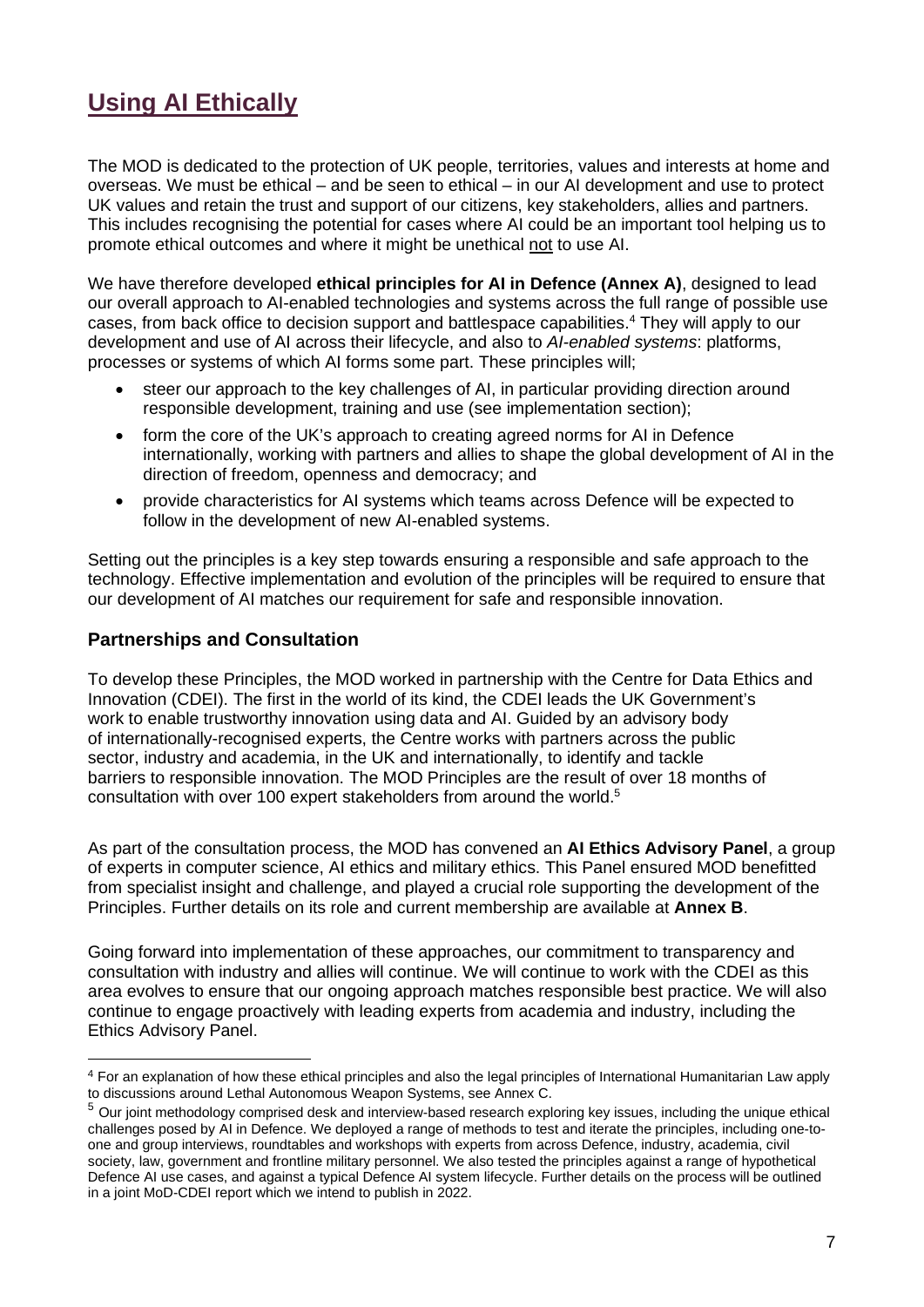### **Governance**

This policy statement should be read in conjunction with the Defence AI Strategy 2021, which provides more detail across the breadth of AI issues and activities relevant to Defence.

In line with the governance model set out in the Strategy:

- the 2nd Permanent Secretary (2<sup>nd</sup> PUS) and the Vice Chief of the Defence Staff will **oversee and drive AI-related activity** across Defence;
- **2<sup>nd</sup> PUS has specific responsibility for AI policy across Defence, including oversight of** our ethical framework and responsibility for taking forward measures within the delegated model to ensure effective implementation;
- the **Permanent Secretary (PUS) remains responsible for health, safety and environmental protection,** supported by the Chief Operating Officer (COO) and the Director Health Safety & Environmental Protection;
- 2nd PUS (and other senior officials as required) will be supported (in terms of policy development) by the **Defence AI & Autonomy Unit** (DAU), part of Defence Science & Technology (DST), and advised by the **AI Ethics Advisory Panel**. Scientific and technical advice will be provided by the MOD Chief Scientific Adviser (supported by DST and the Defence Science & Technology Laboratory (Dstl)) and the Chief Information Officer (supported by Defence Digital). Independent technical advice and review will be provided by the Defence Science Expert Committee (DSEC);
- **Top Level Budget (TLB) duty holders and trading fund agency chief executives are senior duty holders for safety** and are responsible for designating the duty holders in their organisation who manage activities which could be a risk to life. Each **TLB**  organisation will have an **accountable officer responsible for AI Ethics** implementation.

### **Implementation – building justified trust**

Having set out our overall approach to adopting AI ambitiously, safely and responsibly in this document, effective implementation will be critical. We must maximise the benefit we extract from AI while also demonstrating trustworthiness, both in terms of the breadth of our portfolio of AIenabled tools and capabilities and the specifics of individual use cases. These two goals are linked. **Ensuring our use of AI is safe, reliable and responsible doesn't impede innovation; it's key to collaboration and ensuring systems deliver the outcomes we need.**

Our approach will therefore be:

- **outward-facing:** we will be transparent, engaging consistently with and welcoming challenge from industry, academia, civil society, international partners and allies;
- **applied across the entire AI system lifecycle:** Defence teams will be able to articulate how a safe and responsible approach is being followed across an AI system's full lifecycle, covering all Defence Lines of Development;
- **context-specific:** the vast range of potential use cases for AI across Defence means that application of policy approaches cannot be uniform or technology-specific, but must take into consideration the particular requirements of each project.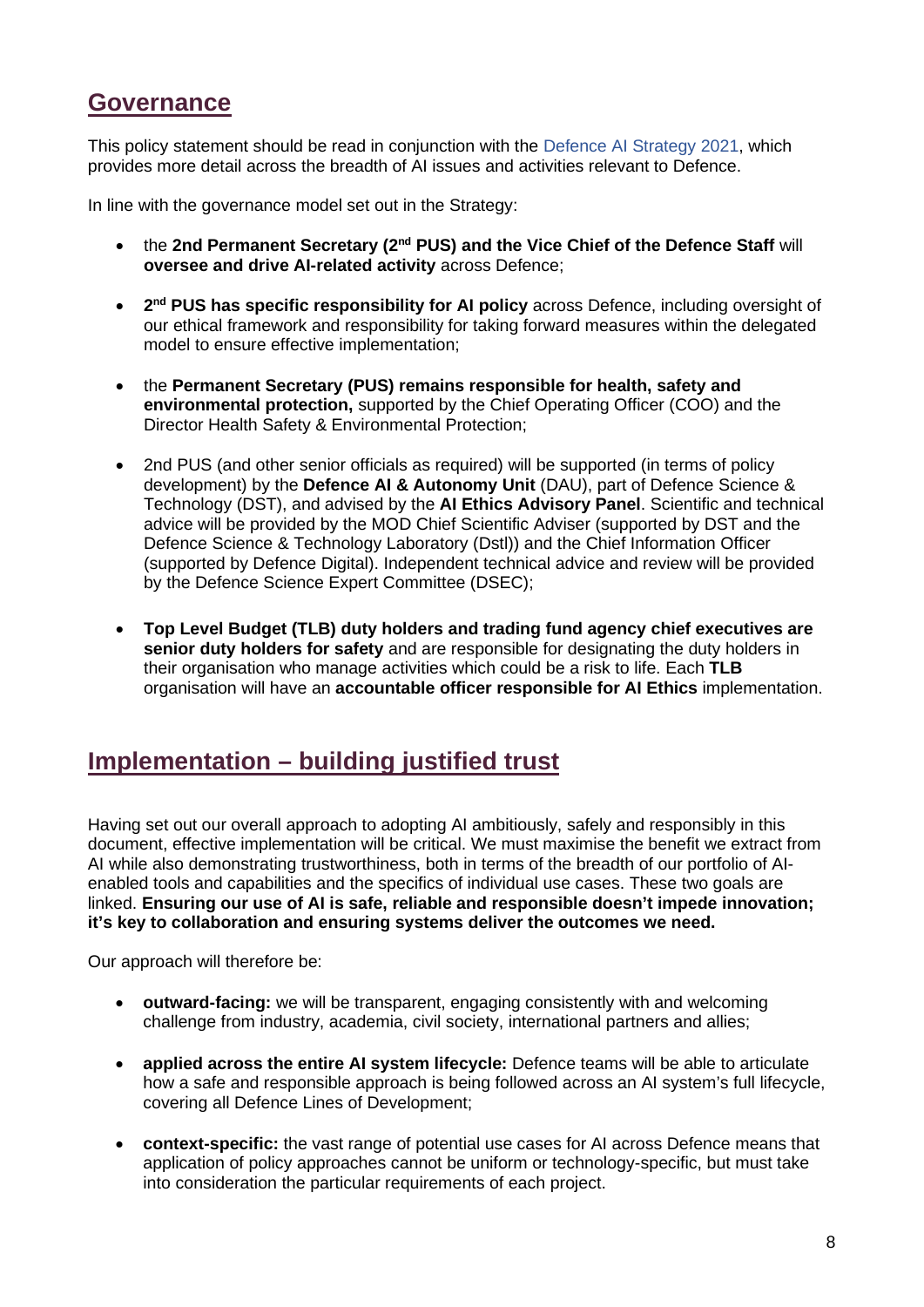### **Annex A: Ethical Principles for AI in Defence**

### **Preamble: Our intent for the ethical use of AI in Defence**

The MOD is committed to developing and deploying AI-enabled systems responsibly, in ways that build trust and consensus, setting international standards for the ethical use of AI for Defence. The MOD will develop and deploy AI-enabled systems for purposes that are demonstrably beneficial: driving operational improvements, supporting the Defence Purpose, and upholding human rights and democratic values.

The MOD's existing obligations under UK law and international law, including as applicable international humanitarian law (IHL) and international human rights law, act as a foundation for Defence's development, deployment and operation of AI-enabled systems. These ethical principles do not affect or supersede existing legal obligations. Instead, they set out an ethical framework which will guide Defence's approach to adopting AI, in line with rigorous existing codes of conduct and regulations.

These principles are applicable across the full spectrum of use cases for AI in Defence, from battlespace to back office, and across the entire lifecycle of these systems.

### **First principle: Human-Centricity**

#### **The impact of AI-enabled systems on humans must be assessed and considered, for a full range of effects both positive and negative across the entire system lifecycle.**

Whether they are MOD personnel, civilians, or targets of military action, humans interacting with or affected by AI-enabled systems for Defence must be treated with respect. This means assessing and carefully considering the effects on humans of AI-enabled systems, taking full account of human diversity, and ensuring those effects are as positive as possible. These effects should prioritise human life and wellbeing, as well as wider concerns for human kind such as environmental impacts, while taking account of military necessity. This applies across all uses of AI-enabled systems, from the back office to the battlefield.

The choice to develop and deploy AI systems is an ethical one, which must be taken with human implications in mind. It may be unethical to use certain systems where negative human impacts outweigh the benefits. Conversely, there may be a strong ethical case for the development and use of an AI system where it would be demonstrably beneficial or result in a more ethical outcome.

#### **Second principle: Responsibility**

#### **Human responsibility for AI-enabled systems must be clearly established, ensuring accountability for their outcomes, with clearly defined means by which human control is exercised throughout their lifecycles.**

The increased speed, complexity and automation of AI-enabled systems may complicate our understanding of pre-existing concepts of human control, responsibility and accountability. This may occur through the sorting and filtering of information presented to decision-makers, the automation of previously human-led processes, or processes by which AI-enabled systems learn and evolve after their initial deployment. Nevertheless, as unique moral agents, humans must always be responsible for the ethical use of AI in Defence.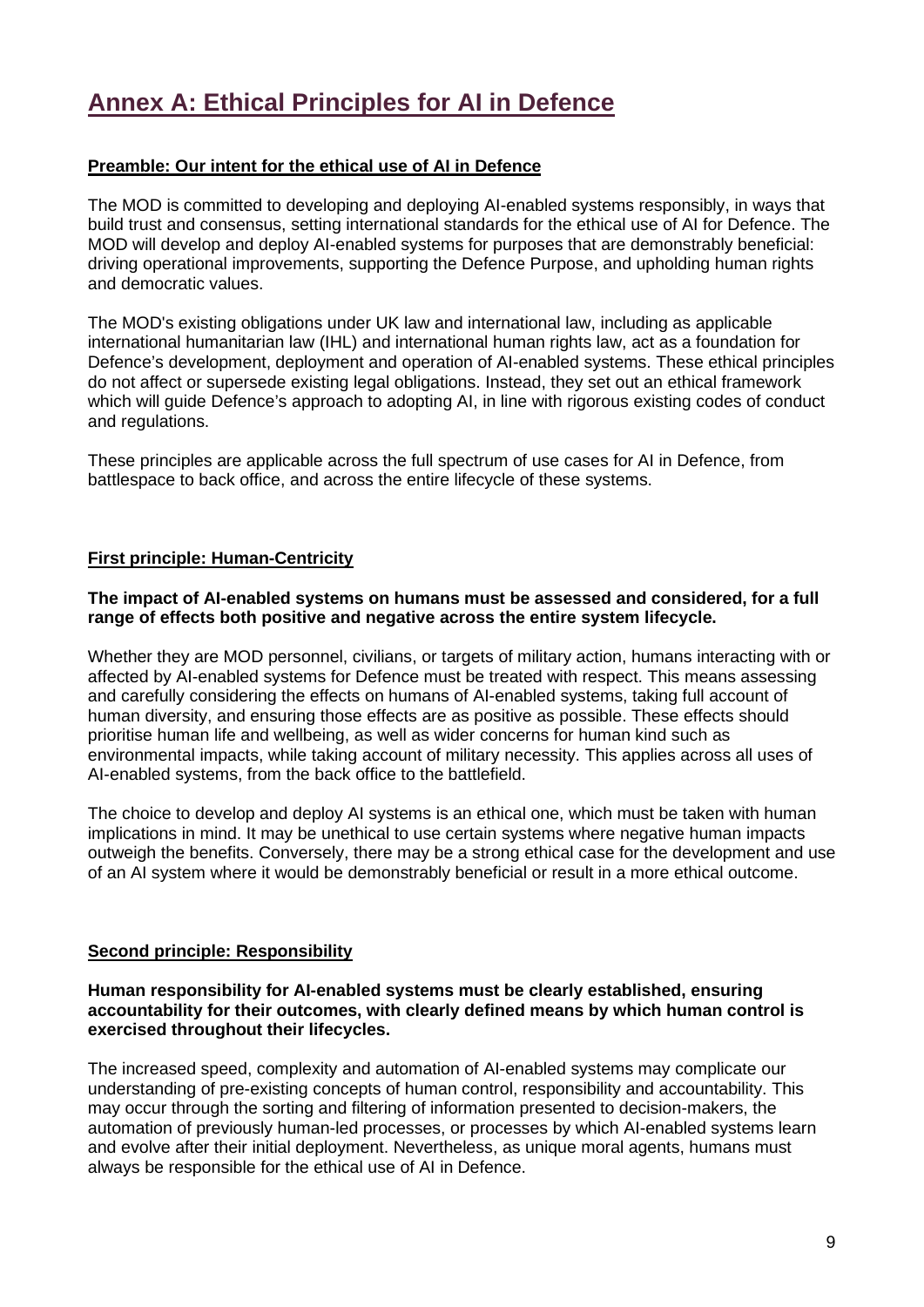Human responsibility for the use of AI-enabled systems in Defence must be underpinned by a clear and consistent articulation of the means by which **human control** is exercised, and the nature and limitations of that control. While the level of human control will vary according to the context and capabilities of each AI-enabled system, the ability to exercise human judgement over their outcomes is essential.

Irrespective of the use case, **Responsibility** for each element of an AI-enabled system, and an articulation of risk ownership, must be clearly defined from development, through deployment – including redeployment in new contexts – to decommissioning. This includes cases where systems are complex amalgamations of AI and non-AI components, from multiple different suppliers. In this way, certain *aspects* of responsibility may reach beyond the team deploying a particular system, to other functions within the MOD, or beyond, to the third parties which build or integrate AI-enabled systems for Defence.

Collectively, these articulations of human control, responsibility and risk ownership must enable clear **accountability** for the outcomes of any AI-enabled system in Defence. There must be no deployment or use without clear lines of responsibility and accountability, which should not be accepted by the designated duty holder unless they are satisfied that they can exercise control commensurate with the various risks.

### **Third principle: Understanding**

#### **AI-enabled systems, and their outputs, must be appropriately understood by relevant individuals, with mechanisms to enable this understanding made an explicit part of system design.**

Effective and ethical decision-making in Defence, from the frontline of combat to back-office operations, is always underpinned by appropriate understanding of context by those making decisions. Defence personnel must have an appropriate, context-specific understanding of the AIenabled systems they operate and work alongside.

This level of understanding will naturally differ depending on the knowledge required to act ethically in a given role and with a given system. It may include an understanding of the general characteristics, benefits and limitations of AI systems. It may require knowledge of a system's purposes and correct environment for use, including scenarios where a system should not be deployed or used. It may also demand an understanding of system performance and potential fail states. Our people must be suitably trained and competent to operate or understand these tools.

To enable this understanding, we must be able to verify that our AI-enabled systems work as intended. While the 'black box' nature of some machine learning systems means that they are difficult to fully explain, we must be able to audit either the systems or their outputs to a level that satisfies those who are duly and formally responsible and accountable. Mechanisms to interpret and understand our systems must be a crucial and explicit part of system design across the entire lifecycle.

This requirement for context-specific understanding based on technically understandable systems must also reach beyond the MOD, to commercial suppliers, allied forces and civilians. Whilst absolute transparency as to the workings of each AI-enabled system is neither desirable nor practicable, public consent and collaboration depend on context-specific shared understanding. What our systems do, how we intend to use them, and our processes for ensuring beneficial outcomes result from their use should be as transparent as possible, within the necessary constraints of the national security context.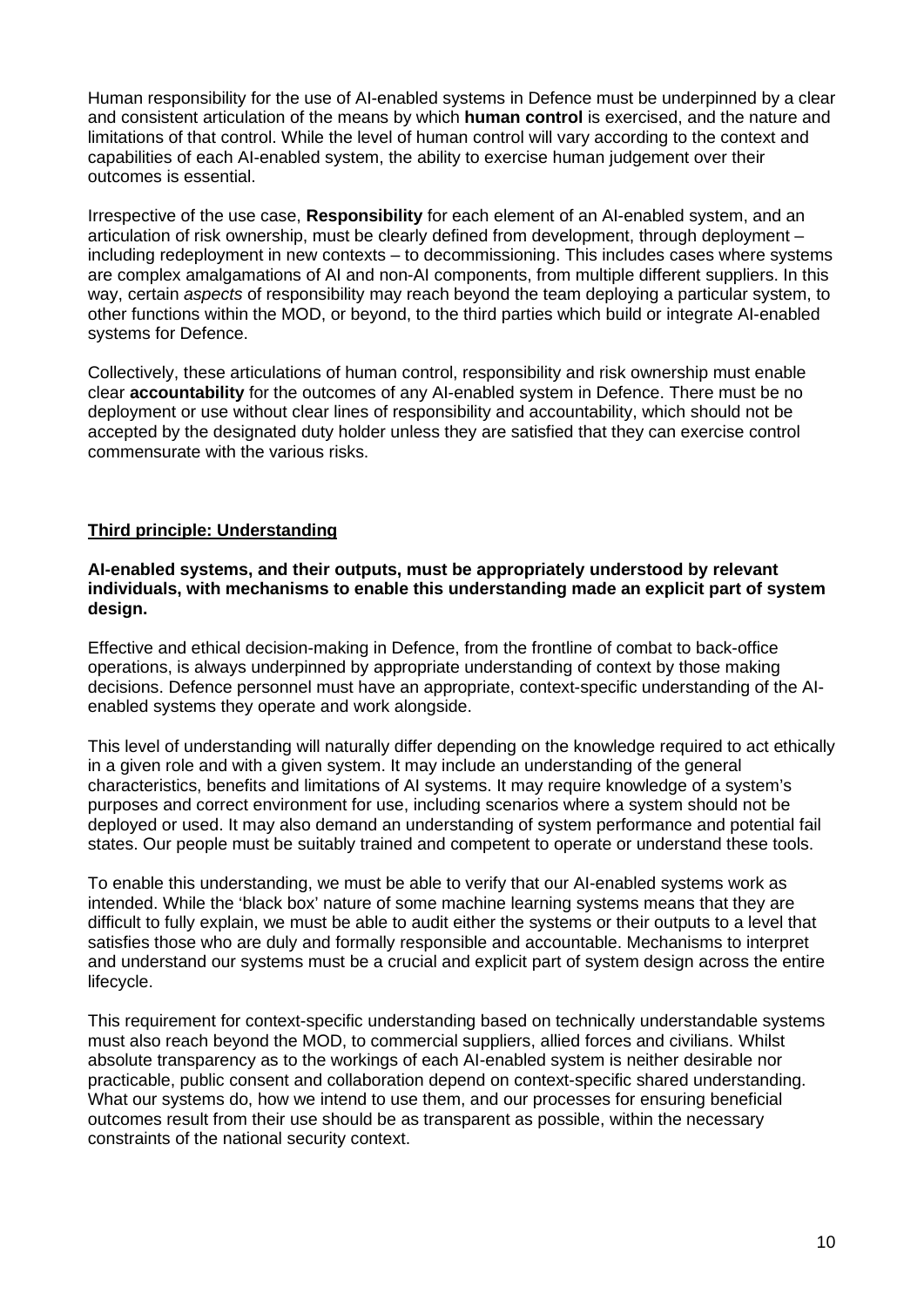#### **Fourth principle: Bias and Harm Mitigation**

#### **Those responsible for AI-enabled systems must proactively mitigate the risk of unexpected or unintended biases or harms resulting from these systems, whether through their original rollout, or as they learn, change or are redeployed.**

AI-enabled systems offer significant benefits for Defence. However, the use of AI-enabled systems may also cause harms (beyond those already accepted under existing ethical and legal frameworks) to those using them or affected by their deployment. These may range from harms caused by a lack of suitable privacy for personal data, to unintended military harms due to system unpredictability. Such harms may change over time as systems learn and evolve, or as they are deployed beyond their original setting. Of particular concern is the risk of discriminatory outcomes resulting from algorithmic bias or skewed data sets. Defence must ensure that its AI-enabled systems do not result in unfair bias or discrimination, in line with the MOD's ongoing strategies for diversity and inclusion.

A principle of bias and harm mitigation requires the assessment and, wherever possible, the mitigation of these biases or harms. This includes addressing bias in algorithmic decision-making, carefully curating and managing datasets, setting safeguards and performance thresholds throughout the system lifecycle, managing environmental effects, and applying strict development criteria for new systems, or existing systems being applied to a new context.

### **Fifth principle: Reliability**

#### **AI-enabled systems must be demonstrably reliable, robust and secure.**

The MOD's AI-enabled systems must be suitably reliable; they must fulfil their intended design and deployment criteria and perform as expected, within acceptable performance parameters. Those parameters must be regularly reviewed and tested for reliability to be assured on an ongoing basis, particularly as AI-enabled systems learn and evolve over time, or are deployed in new contexts.

Given Defence's unique operational context and the challenges of the information environment, this principle also requires AI-enabled systems to be secure, and a robust approach to cybersecurity, data protection and privacy.

MOD personnel working with or alongside AI-enabled systems can build trust in those systems by ensuring that they have a suitable level of understanding of the performance and parameters of those systems, as articulated in the principle of understanding.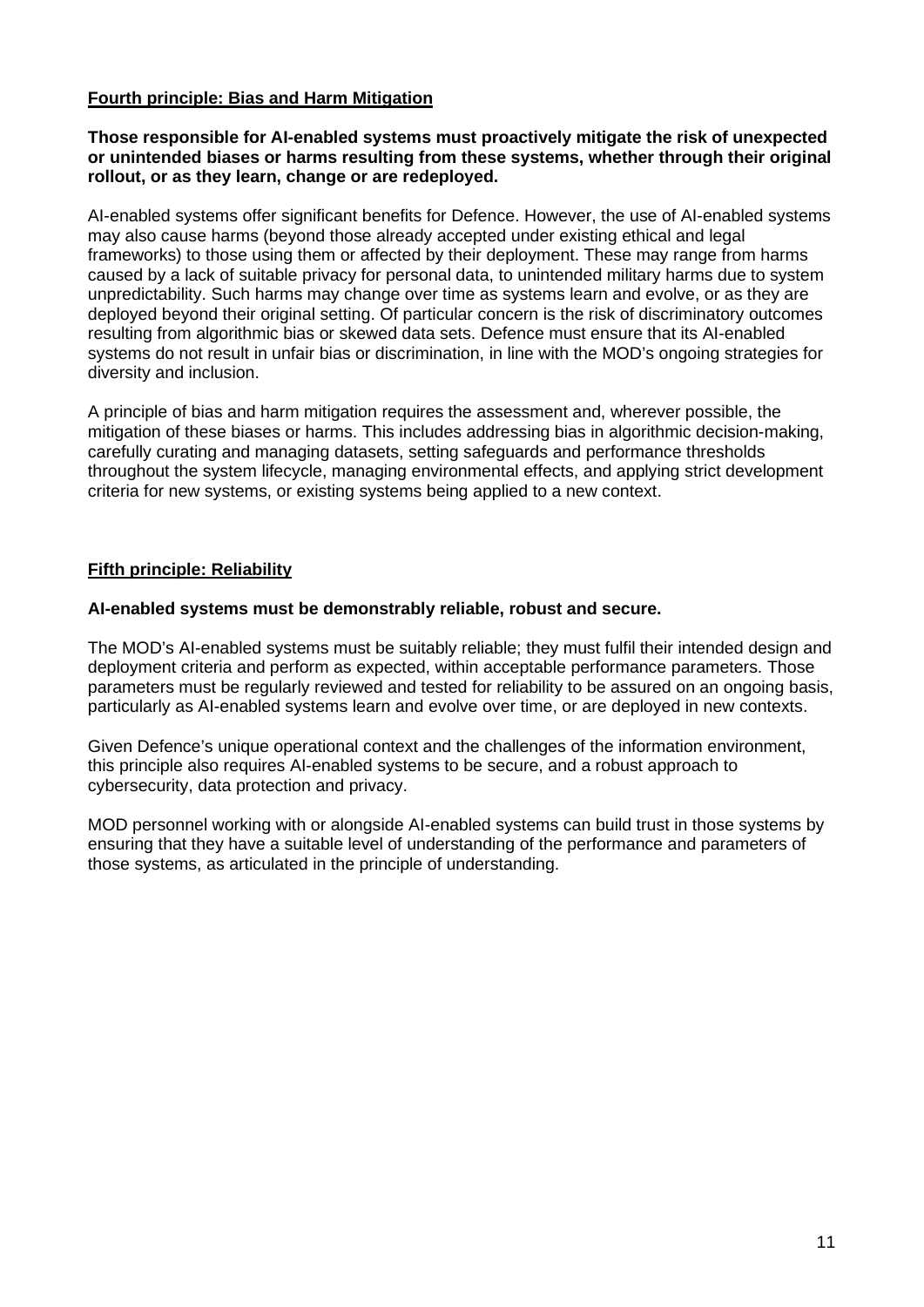### **Annex B: The Ministry of Defence AI Ethics Advisory Panel**

The MOD AI Ethics Advisory panel is an informal advisory board to the 2nd Permanent Secretary for Defence in his role as senior responsible owner for AI Ethics in the department.

The panel's purpose is to convene a combination of expert voices from Defence, academia, industry and civil society to advise the 2<sup>nd</sup> Permanent Secretary on the development of policy relating to safe and responsible development and use of AI.

The panel is advisory only, and has no formal decision-making powers, but will be responsible for scrutinising the MOD's ongoing approach to responsible and ethical AI. Panellists were appointed by the MOD on the basis of their expertise across the subjects of AI development, AI ethics, military ethics and international law.

As of the date of publication, the current panel has met three times, and has served a key role in providing scrutiny and advice on the crafting of the ethical principles and potential methods of implementation. The panel has not been involved in the creation of policy related to Lethal Autonomous Weapons Systems, nor the department's policy on AI safety.

The current panel membership is as follows:

**Laurence Lee**, 2nd Permanent Secretary for Defence (*Chair*)

**Professor Dapo Akande**, Director of the Oxford Institute for Ethics, Law and Armed Conflict

**Professor Nick Colosimo**, Global Engineering Fellow & Technologist, BAE systems and Visiting Professor, Cranfield University (Centre for Autonomous & Cyber-Physical Systems).

**Dr Merel Ekelhof**, Foreign Exchange Officer at the US DoD Joint AI Center and former Lead Researcher on AI and Autonomy at UNIDIR, attending the panel in her personal capacity.

**Tabitha Goldstaub,** Founder of CognitionX and chair of the AI Council

**Dr Darrell Jaya-Ratnam**, Managing Director, DIEM Analytics

**Professor Peter Lee, Professor of Applied Ethics**, University of Portsmouth

**Professor Dame Angela McLean**, Chief Scientific Advisor at the Ministry of Defence

**Richard Moyes**, Managing Director and co-founder, Article 36

**Professor Gopal Ramchurn,** Director, UKRI Trustworthy Autonomous Systems Hub and the University of Southampton

**Polly Scully,** Director for Strategy at the Ministry of Defence

**Professor Mariarosaria Taddeo**, Associate Professor and Senior Research Fellow, Oxford Internet Institute, University of Oxford; Dstl Ethics Fellow, Alan Turing Institute.

**Lt Gen Roly Walker**, Deputy Chief of the Defence Staff for Military Strategy and Operations

**Professor David Whetham**, Professor of Ethics and the Military Profession, Kings College London

**Dominic Wilson**, Director General for Security Policy, Ministry of Defence